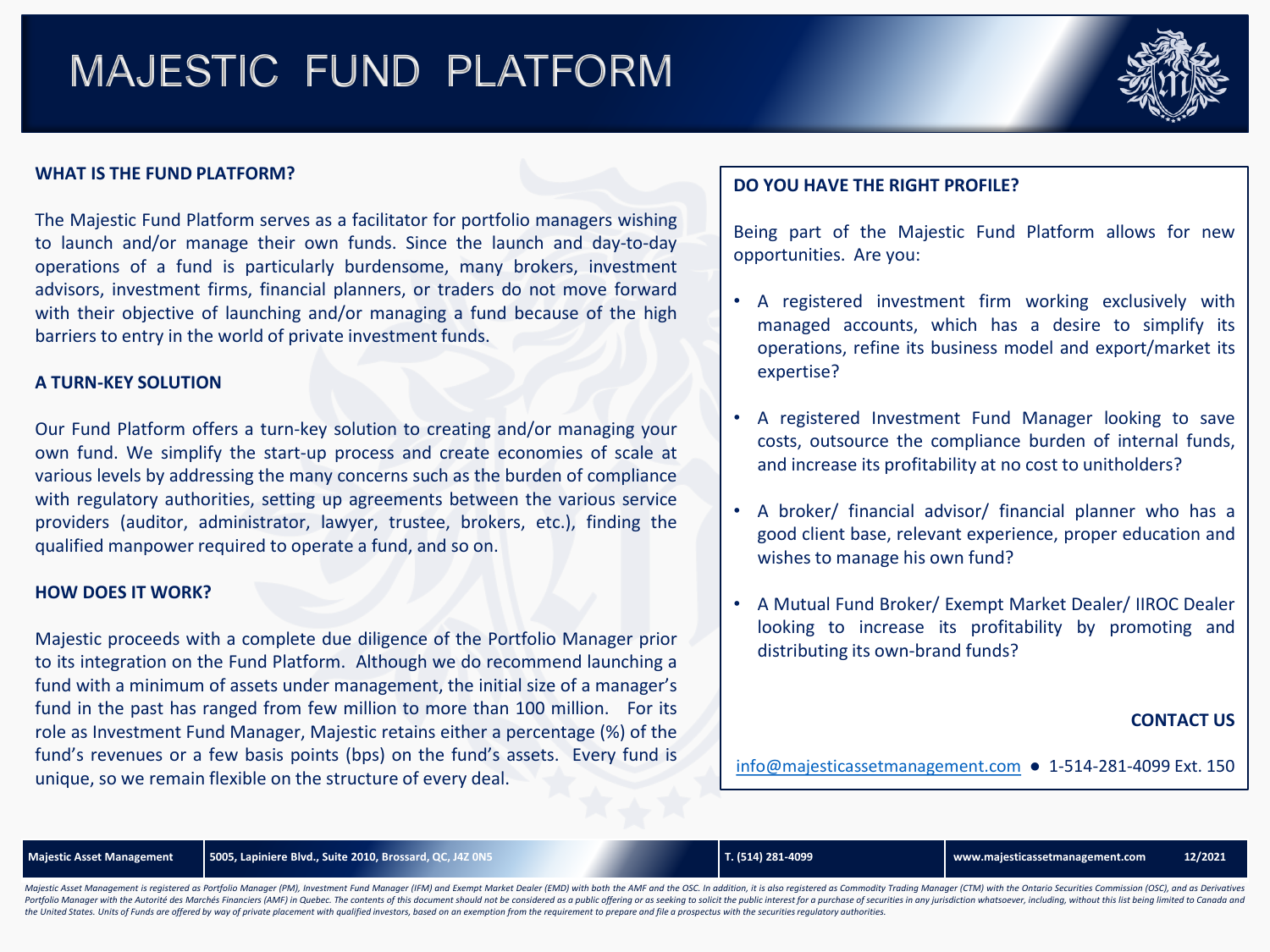# MAJESTIC FUND PLATFORM



| <b>Portfolio Manager / EMD</b>      | Firm AuM (\$M) | <b>Fund Name</b>                              | <b>Strategy Type</b>       | <b>Operating Since</b> | <b>FundServ Code</b> |
|-------------------------------------|----------------|-----------------------------------------------|----------------------------|------------------------|----------------------|
| Mandeville Private Client           | 4,000          | <b>Access Balanced Income Fund</b>            | <b>Fixed Income</b>        | November 2020          | <b>MAJ1000</b>       |
|                                     |                | <b>Access Private Income Fund</b>             | Alternative                | November 2020          | <b>MAJ2000</b>       |
|                                     |                | <b>Access Growth Fund</b>                     | Alternative                | November 2020          | MAJ3000              |
| <b>Heward Investment Management</b> | 700            | <b>Heward Equity Fund</b>                     | <b>Long Equity</b>         | <b>March 2005</b>      | <b>MAJ450</b>        |
|                                     |                | <b>Heward Canadian Dividend Growth Fund</b>   | Long Equity                | December 2004          | <b>MAJ550</b>        |
|                                     |                | <b>Heward Income Fund</b>                     | <b>Fixed Income</b>        | November 2016          | <b>MAJ650</b>        |
|                                     |                | <b>Heward Global Leaders Fund</b>             | <b>Long Equity</b>         | November 2016          | <b>MAJ750</b>        |
| <b>TURN8 Partners</b>               | 275            | <b>TURN8 Alternative Fund</b>                 | <b>Fund of Hedge Funds</b> | January 2016           | <b>MAJ850</b>        |
|                                     |                | <b>TURN8 Tactical Equity Fund</b>             | <b>Long Equity</b>         | January 2016           | <b>MAJ880</b>        |
| <b>IP Private Wealth</b>            | 310            | <b>IP Diversified Alternative Income Fund</b> | <b>Fund of Hedge Funds</b> | <b>April 2019</b>      | <b>MAJ400</b>        |
| <b>Northfront Financial</b>         | 350            | <b>Northfront Equity Fund</b>                 | <b>Long Equity</b>         | <b>June 2019</b>       | <b>MAJ260</b>        |
|                                     |                | <b>Northfront Income Fund</b>                 | <b>Fixed Income</b>        | <b>June 2019</b>       | <b>MAJ270</b>        |
|                                     |                | Northfront Alternative Asset Fund             | Alternative                | <b>June 2019</b>       | <b>MAJ280</b>        |
| <b>Compass Private Wealth</b>       | 120            | <b>Compass Equity Fund</b>                    | <b>Long Equity</b>         | February 2020          | <b>MAJ310</b>        |
|                                     |                | <b>Compass Income Fund</b>                    | <b>Fixed Income</b>        | February 2020          | <b>MAJ312</b>        |
|                                     |                | <b>Compass Alternative Asset Fund</b>         | Alternative                | February 2020          | <b>MAJ314</b>        |
| <b>CMLS Asset Management</b>        | 22,000         | <b>CMLS Mortgage Fund</b>                     | Alternative                | <b>April 2018</b>      | <b>MAJ520</b>        |
| Harris, Bolduc & Associates         | 210            | Harris-Bolduc Strategic Quantitative Fund     | <b>Long Equity</b>         | January 2019           | <b>MAJ930</b>        |
| MCF Securities - EMD                | 110            | <b>MCF VCCI Fund LP</b>                       | <b>Venture Capital</b>     | October 2019           | N/A                  |
|                                     |                | <b>MCF Northleaf Fund LP</b>                  | <b>Venture Capital</b>     | November 2021          | N/A                  |
| <b>Rivemont Investments</b>         | 75             | <b>Rivemont Alpha Fund</b>                    | Long/Short Equity          | January 2015           | <b>MAJ700</b>        |
|                                     |                | <b>Rivemont Crypto Fund</b>                   | Alternative                | January 2018           | <b>MAJ710</b>        |
|                                     |                | <b>Rivemont MicroCap Fund</b>                 | <b>Small Cap Equity</b>    | January 2018           | <b>MAJ720</b>        |
| <b>Rally Assets</b>                 | 25             | <b>Rally Total Impact Fund</b>                | Alternative                | N/A                    | <b>MAJ620</b>        |
|                                     |                | Rally Global Equities Impact Fund             | <b>Long Equity</b>         | <b>June 2020</b>       | <b>MAJ630</b>        |
| <b>Huxton Black Ltd</b>             | 55             | Virtuous Global Equity Index Fund             | <b>Long Equity</b>         | December 2020          | <b>MAJ810</b>        |
|                                     |                | <b>Virtuous Fixed Income Fund</b>             | <b>Fixed Income</b>        | December 2020          | <b>MAJ820</b>        |
|                                     |                | <b>Vistuous Opportunities Fund</b>            | <b>Long Equity</b>         | December 2020          | <b>MAJ830</b>        |
| Sprung Investment Management        | 100            | Brendan Wood TopGun Long Fund                 | <b>Long Equity</b>         | October 2020           | <b>MAJ970</b>        |
|                                     |                | Brendan Wood TopGun Technology and Media Fund | Long Equity                | October 2020           | <b>MAJ980</b>        |
| Area One Farms                      | 300            | Area One Farms Fund IV                        | Alternative                | September 2018         | <b>MAJ950</b>        |
| <b>Tactex Asset Management</b>      | 125            | Limpid Fund Three Strategies                  | Long Equity                | <b>June 2014</b>       | <b>MAJ600</b>        |

**Majestic Asset Management 5005, Lapiniere Blvd., Suite 2010, Brossard, QC, J4Z 0N5 T. (514) 281-4099 www.majesticassetmanagement.com 12/2021**

Majestic Asset Management is registered as Portfolio Manager (PM), Investment Fund Manager (IFM) and Exempt Market Dealer (EMD) with both the AMF and the OSC. In addition, it is also registered as Commodity Trading Manager Portfolio Manager with the Autorité des Marchés Financiers (AMF) in Quebec. The contents of this document should not be considered as a public offering or as seeking to solicit the public interest for a purchase of securit the United States. Units of Funds are offered by way of private placement with qualified investors, based on an exemption from the requirement to prepare and file a prospectus with the securities regulatory authorities.